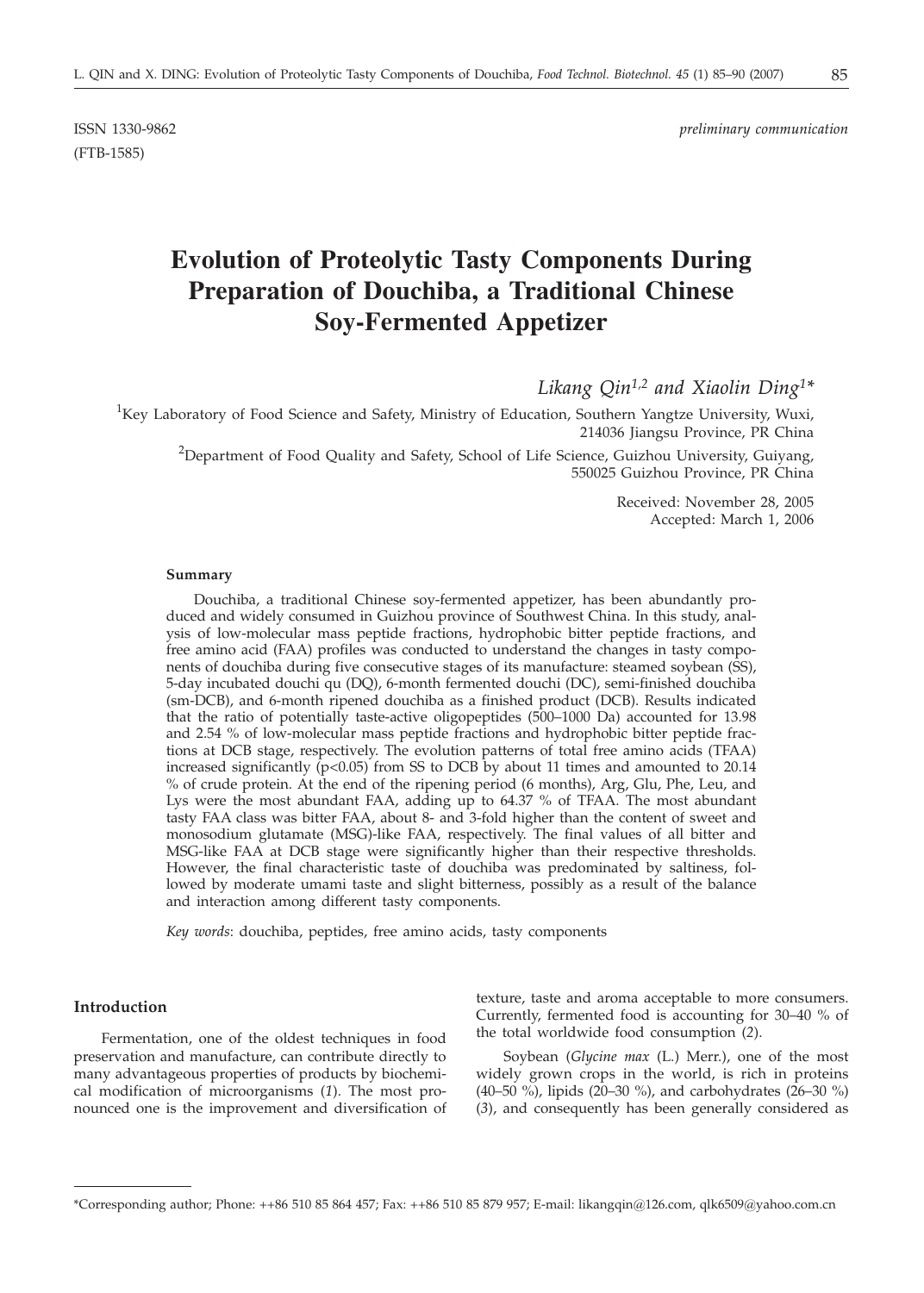one of the best non-meat sources of high-quality protein and cholesterol-free edible oil (*4*). Recently, with a variety of potential anti-carcinogens and other therapeutic agents elucidated (*5–10*), soybean and its fermented products have received increasing attention as foodstuff of functional foods. Originally important only in traditional oriental diet, soy-fermented foods such as natto, tempeh, sufu, soy sauce, soy nuggets (douchi), soy paste, *etc.* are now being increasingly valued in occidental foods. For example, the sale of soy foods in the United States increased from \$2.77 billion in 2000 to more than \$3.5 billion in 2002, and is currently at approximately 10–11 % increase per year (*11*). Undoubtedly, the main reason for this increase is the higher consumers' interest in their unique texture, taste and aroma, together with the increased consumer awareness of soy foods as healthy foods (*11*).

Douchi is soy-fermented food originated from China as early as 206 B.C. It was introduced into the world as Buddhism spread, and consequently it has spread as different food around the world such as natto and hamanatto in Japan, tempeh and tao-tji in Indonesia, chungkookjang in Korea, kinema in India, tau-nua in Thailand, and soumbala in Africa. Like douchi, douchiba is a unique traditional soy-fermented appetizer widely consumed in China. However, it has unique taste and aroma characteristics due to the quality of soybeans used in China, longer and complicated manufacture as compared to douchi. Traditionally, the typical manufacture of douchiba is performed in December and its manufacture can be roughly divided into the following four major stages: firstly, whole yellow soybeans, preferably small- -seeded cultivars with high protein content grown in Guizhou province, are soaked for 24–36 h at ambient temperature to take up sufficient water. The soaked beans are steamed or boiled under atmospheric pressure for about 10 h until they are tender enough to be mashed by fingers, then drained and cooled to about 40 °C. The cooked soybeans are wrapped with locally available leaves in a sackcloth, packed tightly into bamboo baskets, and left to incubate naturally for 5–6 days in a warm place (20–40 °C) until the beans are covered with a stringy, mucilaginous coating and obtain a typical douchi-like flavour. Secondly, the mature douchi qu (DQ) is mixed with 4–8 % (wet mass) salt and/or a small amount of spices before being put into large earthenware jars or crocks for fermentation under natural conditions for several months (December to June). Thirdly, the aged bean called douchi (DC) is taken out, smashed by wooden or stone tool, sun-dried for about two weeks to decrease water concentration, and moulded into rectangular shape (each piece weighing 500–750 g). Finally, the resultant semi-finished douchiba (sm-DCB) is put into jars or crocks again and air-proofed with the clay slurry to ripen for approximately 6 months in shady and cool place. The finished DCB has a strongly palatable taste and aroma, a high salt content, and a blackish-brown colour. Due to its unique taste and aroma characteristics, it was selected as the tribute to emperors of Qing Dynasty (1644–1911) and has earned the reputation of being one of the best soy-fermented condiments in Guizhou, China.

It is well known that proteolysis is one of the major and complex biochemical events which take place during preparation of soy-fermented condiments, and its degradation products, peptides and amino acids, not only have a considerable influence on the nutritional values, but also contribute directly to the taste characteristics, in some cases even act indirectly as precursors of aromatic substances of products (*12,13*). Consequently, proteolytic peptide profile and free amino acid composition of many soy-fermented foods, such as Chinese sufu (*14*), Korean doenjang (*15*), Nigerian daddawa (*16*), and Nepalese kinema (*17*), have been evaluated to serve as a typicality and quality index of these products. It is well established that the water-soluble fraction contains the majority of taste compounds such as salts, amino acids and low-molecular mass peptides produced during proteolysis (*15*). However, there is no report about scientific assessment of douchiba's proteolytic tasty components.

In order to establish a scientific basis for the optimization of manufacture technology and standardization of quality control, this study was conducted to track the proteolytic tasty component evolution by the assessment of low-molecular mass peptide fractions, hydrophobic bitter peptide fractions, and free amino acid (FAA) profiles in water-soluble fraction during consecutive stages of douchiba manufacture.

# **Materials and Methods**

#### *Source of douchiba samples*

Three batches of douchiba samples were provided by Weiquan Food Ltd., a well-known douchiba manufacturer located in Guizhou province, following the traditional method described briefly in the introduction section and technical parameters shown in Fig. 1. From the same batch preparation cycle of douchiba, five representative samples at five consecutive stages of douchiba, namely steamed soybean (SS), douchi qu (DQ), douchi (DC), semi-finished douchiba (sm-DCB) and finished douchiba (DCB), were taken. Once collected, the samples were vacuum-packed and transported to the laboratory at  $4-6$  °C in portable coolers (within 2 h). Then the samples were smashed, freeze-dried by a model 18 LFD lyophilizer (Labconco, USA), and stored in airtight bottles at –18 °C until analysis.

## *Extraction of peptide fractions in water-soluble fraction*

The low-molecular mass peptide fractions were extracted from the water-soluble fraction obtained according to the procedure described by Gibbs *et al.* (*3*). Briefly, water-soluble fraction samples were mixed with 50 % acetonitrile solution and 0.1 % trifluoroacetic acid (TFA). The mixture was sonicated for 5 min, then vortexed for 2 min, and centrifuged at 20 000 rpm and 0 °C for 10 min using a CR22G high-speed refrigerated centrifuge (Hitachi, Japan). The supernatant was collected, filtered through a 0.45-um filter, lyophilized, and stored in closed container for the molecular mass distribution determination.

The hydrophobic bitter peptide fractions were also extracted from the water-soluble fraction with 2-butanol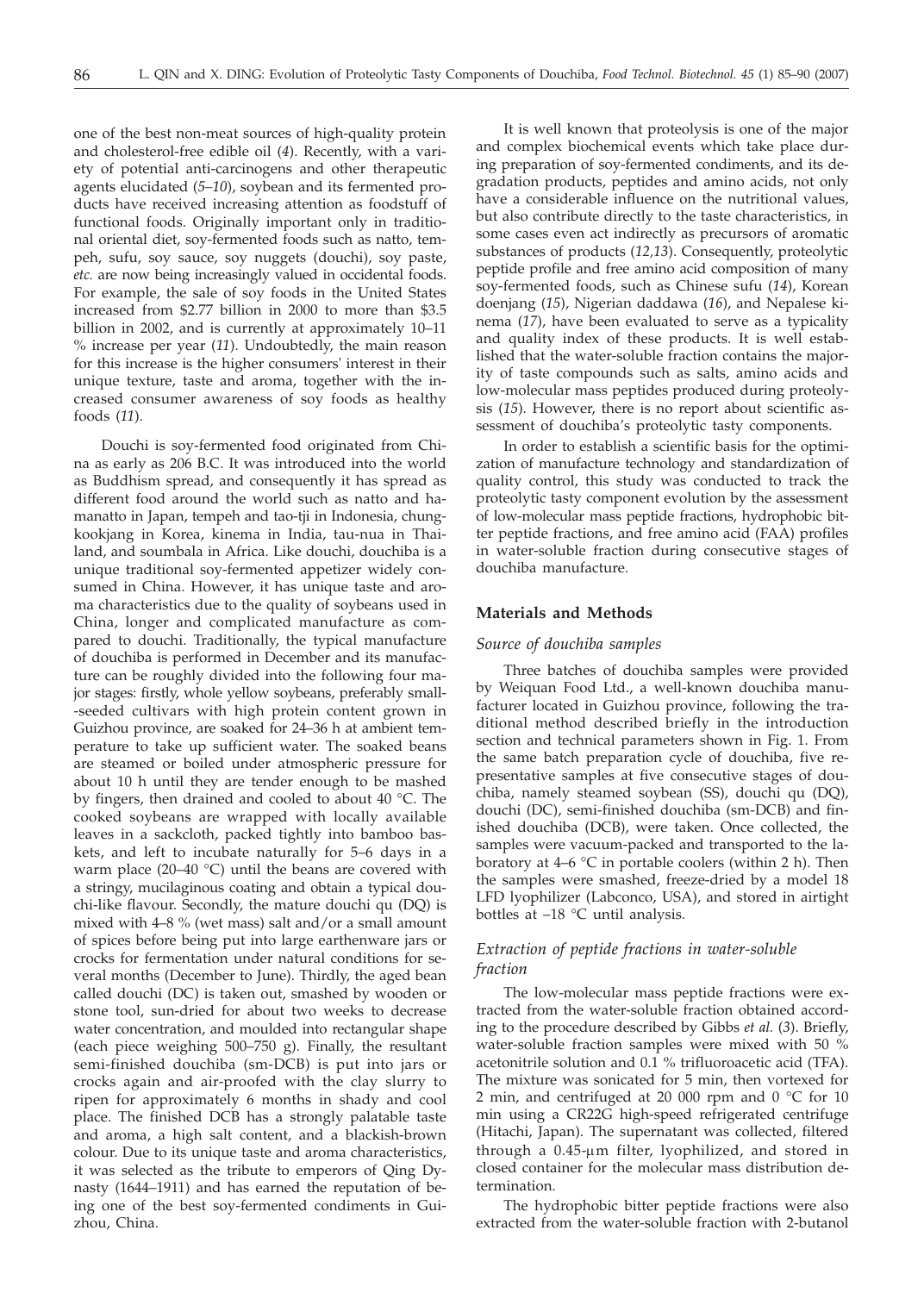soaked (tap water; ambient temperature; 24 h) shaped (500 g per piece) **steamed (atmospheric pressure; 10 h) soybeans (SS)** sun dried (15 days) naturally incubated (30-35 °C; 5 days) smashed **douchi qu (DQ)**  $\rightarrow$  mixed (8 % salt, wet mass)  $\rightarrow$  fermented (6 months)  $\rightarrow$  **douchi (DC)**  $\downarrow$  $\downarrow$  $\downarrow$ 

**Fig. 1.** Schematic representation of douchiba preparation. The five sampling points are marked with bold face

according to the procedure described by Kukman *et al.* (*18*), freeze-dried, and stored in a closed container for the molecular mass distribution determination.

# *Gel permeation high-performance liquid chromatography*

¯

 $\Box$ 

↓

The molecular mass distribution of the low-molecular mass peptide fractions and hydrophobic bitter peptide fractions was determined by gel permeation high- -performance liquid chromatography (GP-HPLC) on a TSK gel 2000 SWXL column (300×7.8 mm i.d., particle size  $5 \mu m$ ) with a separation range of the molecular mass (*M*r) of 189–12 500 Da using a Waters 600 analytical HPLC system. The mobile phase was acetonitrile*/*distilled water*/*trifluoroacetic acid (45:55:0.1, by volume) at a flow-rate of 0.5 mL/min. Peptides were monitored using a UV detector at 220 nm with an absorbance range of 0.02 AU. Calibration was performed with five proteins or peptide standards (cytochrome *c* 12 500 Da, aprotinin 6500 Da, bacitracin 1450 Da, glycocoll-glycocoll-tyrosine- -arginine 451 Da, glycocoll-glycocoll-glycocoll 189 Da) and the molecular mass  $(M_r)$  corresponding to various segments of the chromatogram was calculated on the basis of the calibration curve log  $M_r$  *vs. t* (min): log  $M_r$ =7.33–2.41·*t*,  $R^2$ =0.9922. The area under the curve was determined in four segments (*M*r<300, 500–1000, 1000– 2000, and 2000–5000 Da for low-molecular mass peptide fractions; and *M*r>1000, 600–550, 200–150, and <150 Da for hydrophobic bitter peptide fractions) and was expressed as the percentage of the total area of the four segments combined.

## *Free amino acids analyses*

For determination of individual free amino acids, 1 g of lyophilized and pulverized samples (fine) was precipitated using 50 mL of 12 % trichloroacetic acid (TCA) for 3 h at ambient temperature to remove large peptides and then centrifuged at 12 000 rpm for 30 min. The supernatant was filtered through  $0.45$ - $\mu$ m filter. The sample solution prepared in  $10 \mu$ L was analyzed by an Agilent HP1100 HPLC (Agilent, USA) equipped with an Agilent Zorbax 80A Extend-C<sub>18</sub> column (150  $\times$  4.6 mm i.d., particle size 5 µm), an *o*-phthalaldehyde (OPA) forward--column derivatisation autosampler, and a UV detector. The mobile phases were: A, 20 mM sodium acetate (pH=7.2) with 0.5 % tetrahydrofuran; B, 20 mM sodium

acetate (pH=7.2)/methanol*/*acetonitrile (1:2:2, by volume). The linear elution gradient was A:B (by volume) from 100:0 to 50:50 for 0–17 min, 50:50 to 0:100 for 17–20 min, and 100:0 for 20–24 min. The flow rate was 1.0 mL/min. The temperature was controlled at 40 °C. The amino acids were detected at 338 nm except for proline, which was detected at 262 nm. Each amino acid was identified by comparing the samples with a standard (Sigma) analyzed under the same conditions and quantified by the calibration curve of the authentic compound.

#### *Amino acid grouping*

According to the taste characteristics as described by Tseng *et al.* (*19*), amino acids were grouped as MSG- -like (Asp+Glu), sweet (Ala+Gly+Ser+Thr), bitter (Arg+ +His+Ile+Leu+Met+Phe+Trp+Try+Val), and tasteless (Cys+ +Lys+Pro).

#### *Statistical analysis*

Data were analyzed using the SPSS statistical package version 10.0 (SPSS Inc., Chicago, IL, USA). Analysis of variance (ANOVA) was performed to test the differences in low molecular mass peptides, hydrophobic bitter peptides and free amino acids among five consecutive stages of douchiba manufacture. The least significant difference (LSD) test at a p-value<0.05 was applied for comparison of mean values.

# **Results and Discussion**

## *Peptide profiles in water-soluble fraction*

Several groups had previously shown that the peptide content of soy-fermented products was greater than that of unfermented soybeans, but little was known about the chromatographic profiles of those extracts (*13*). In this study, the molecular mass  $(M_r)$  distribution of douchiba's low-molecular mass peptide fractions was analyzed (Fig. 2). The M<sub>r</sub> of low-molecular mass peptide fractions was almost less than 5000 Da. During three consecutive stages of douchiba manufacture, the amount of segment *M*r<300 Da in low-molecular mass peptide fraction, which was composed mainly of FAA and a small peptide with two or three amino acid residues, increased markedly ( $p<0.05$ ) from 47.20 to 76.59 %. In contrast, oligopeptide (500–1000 Da), medium-molecular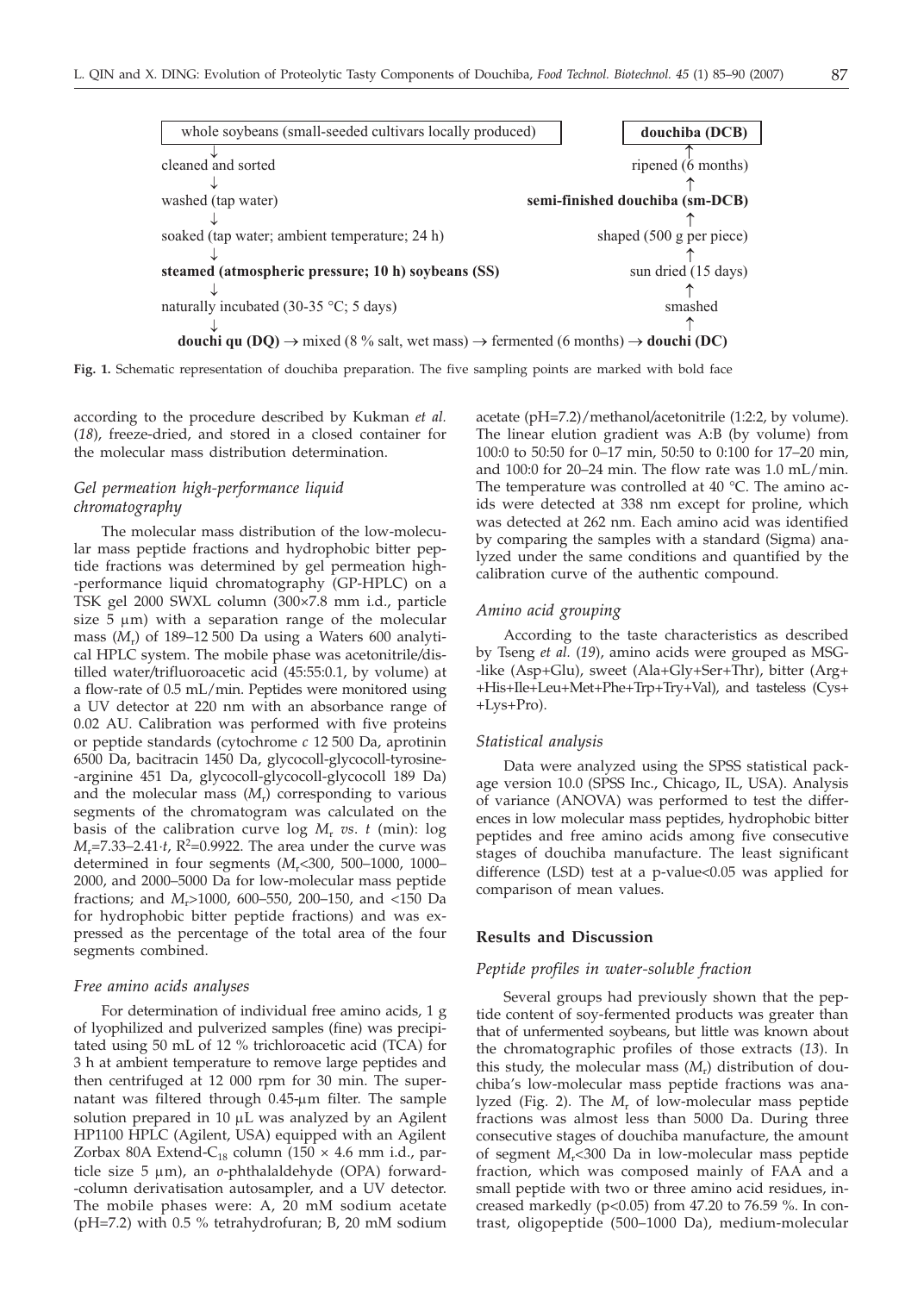

**Fig. 2.** Molecular mass distribution of the low-molecular mass peptide fractions during consecutive stages of douchiba manufacture. Elution profiles were determined on TSK gel 2000 SWXL column (300×7.8 mm i.d.) at 220 nm detection using a Waters 600 HPLC system. Data were expressed as mean±SD (*N*=3), and means with different letter within a given peptide fraction are significantly different (p<0.05)

(1000–2000 Da) and high-molecular peptide (2000–5000 Da) decreased significantly (p<0.05) from 17.80, 18.51, and 16.57 % at DQ stage to 13.98, 8.61, and 7.14 % at DC stage, respectively. Up to DCB stage, the high-molecular peptide disappeared. There were many reports that these peptides could elicit different taste characteristics such as umami, bitter, sweet, sour, salty and astringent. Thus, peptide fractions expressing different taste characteristics were given special attention (*18*).

It has been known for a long time that enzymatic hydrolysis of proteins frequently leads to the production of a bitter taste due to the presence of strongly hydrophobic bitter peptides arising as natural degradation products of the proteolytic reaction (*18*). Therefore, the hydrophobic bitter peptide fractions during two manufacture stages (DC and DCB) were analyzed. Their molecular mass (*M*r) distribution is shown in Fig. 3. Surprisingly, the ratio of four segments in the hydrophobic bitter peptide fractions at both DC and DCB stages had a significant difference (p<0.05), but their molecular mass distribution patterns were similarly predominated by the fractions with *M<sub>r</sub>*=200–150 Da and less than 150 Da, reaching in total 88.85 and 96.75 %, respectively, while hydrophobic oligopeptide (600–550 Da) and medium molecular peptide (>1000 Da) only accounted for 9.51 or 2.54, and 1.54 or 0.25 % of hydrophobic bitter peptide fractions, respectively. This result might be explained by



**Fig. 3.** Molecular mass distribution of the hydrophobic bitter peptide fractions during two stages of douchiba manufacture. Elution profiles were determined on TSK gel 2000 SWXL column (300×7.8 mm i.d.) at 220 nm detection using a Waters 600 HPLC system. Data were expressed as mean±SD (*N*=3), and means with different letter within a given peptide fraction are significantly different (p<0.05)

the fact that in peptides with a longer chain length that allow conformations such as hair-pin loops or clusters, the hydrophobic chains were generally directed towards the interior part of the molecule, therefore these peptides were not extracted with 2-butanol (*18*).

#### *Changes in the free amino acids*

The content evolutions of individual free amino acid (FAA), total free amino acid (TFAA), and five major FAA profiles during consecutive stages of DCB manufacture are shown in Table 1. As expected, FAA was released throughout the whole preparation period. The concentrations of most FAA increased significantly  $(p<0.05)$ from SS to sm-DCB stage and then decreased slightly up to DCB stage (ripened for 6 months), while the highest levels of Ala, His, Cys, Pro, and Arg were found at SS (Ala), DC (His, Cys, and Pro) or DCB (Arg) stage. Basically, coinciding with the evolution patterns of most FAA, the content of TFAA increased significantly  $(p<0.05)$ from SS to sm-DCB and then decreased slightly up to DCB, reaching a final value of 9.08 or 7.65 g/100 g of dry mass at sm-DCB or DCB stage, respectively, which was approximately 12 or 10 times of FAA content at SS stage. The profiles of five major FAA, Arg, Glu, Phe, Leu, and Lys, in the descending ratio order, remained essentially constant, and were found in large quantities throughout the four fermentation periods of DQ, DC, sm-DCB and DCB, adding up to 61.41, 57.02, 59.55, and 64.37 % of TFAA, respectively. However, the five major FAA profiles at SS stage were different, with large proportions of Ala, Glu, Arg, Pro, and Tyr, reaching in total 62.82 % of TFAA at this stage. This might be related to unequal breakdown among several subunits of soybean protein (*13*).

In respect to the changes in FAA or TFAA contents of other soy-fermented food during preparation, similar behaviour or patterns were reported by other authors, despite the presence of slight difference resulting from microflora or soybean cultivars. For instance, the final values of TFAA in soy-daddawa (*16*), and red and white sufu (8 % salt, wet mass) ripened for 80 days (*14*) were 84.32, 88.00, and 104.00 mg/100 g of dry mass, respectively; the content of FAA in soybean was only 0.2 % of the total dry mass, but processing of soybean with *Bacillus subtilis* during kinema fermentation led to a 60-fold increase in FAA, which accounted for approximately 26 % of total amino acids (*17*). The five major FAA profiles in the descending ratio order found in soybean (*19*), kinema (*17*), and red and white sufu (8 % salt, wet basis) ripened for 80 days (*14*) turned out to be very similarly involved in Glu, Arg, Phe, Leu, Lys, Asp, and Ala.

As for content evolution of grouping free amino acids, it was conducted on the basis of their taste characteristics as described by Tseng *et al.* (*20*) and is shown in Table 2. Similar to the patterns of most FAA, the content evolutions of three FAA classes, MSG-like, sweet and bitter FAA, increased significantly  $(p<0.05)$  from SS to sm-DCB stage and then decreased slightly to DCB stage, but for tasteless FAA class, the peak content level appeared at DC stage. During consecutive stages of douchiba manufacture, the most abundant tasty FAA class was bitter FAA class, being about 8- and 3-fold higher than the amount of sweet and MSG-like FAA at DC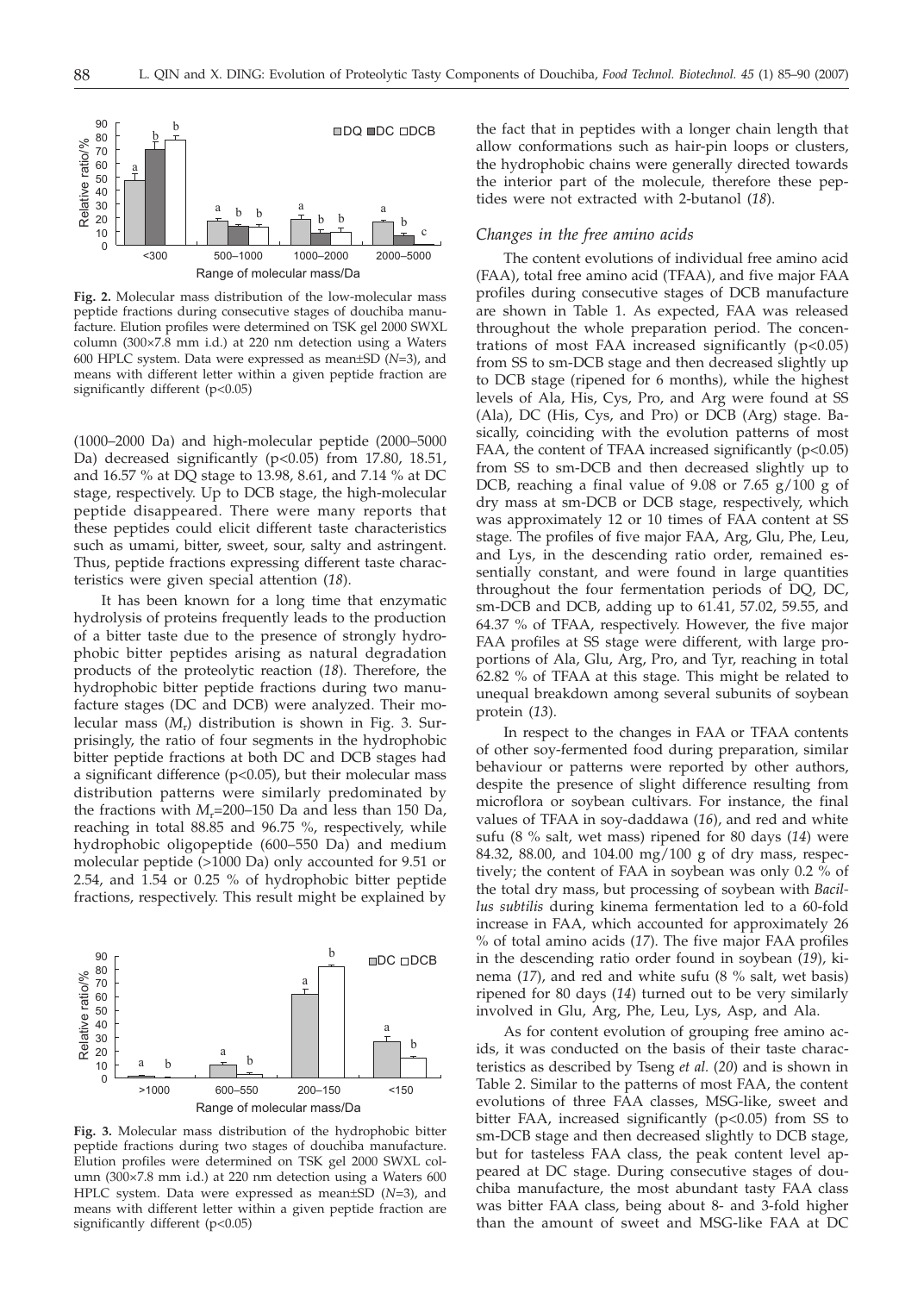| v            | v                  |
|--------------|--------------------|
| w<br>۰.<br>٧ | I<br>۰.<br>٠<br>۰. |

| FAA               |                   | Threshold         |                   |                   |                    |                    |
|-------------------|-------------------|-------------------|-------------------|-------------------|--------------------|--------------------|
|                   | <b>SS</b>         | <b>DQ</b>         | DC                | sm-DCB            | DCB                | value <sup>b</sup> |
| Asp               | $0.04 \pm 0.01a$  | $0.07 \pm 0.01$   | $0.19 \pm 0.01c$  | $0.52 \pm 0.01$ d | $0.40 \pm 0.01e$   | 1000               |
| Glu <sup>c</sup>  | $0.08 \pm 0.01a$  | $0.29 \pm 0.02 b$ | $1.10 \pm 0.04c$  | $1.60 \pm 0.07$ d | $1.18 \pm 0.01e$   | 300                |
| Ala               | $0.20 \pm 0.04a$  | $0.02 \pm 0.01$   | $0.03 \pm 0.00$   | $0.02 \pm 0.01$   | $0.01 \pm 0.00$    | 600                |
| Gly               | $0.03 \pm 0.01a$  | $0.03 \pm 0.00a$  | $0.19 \pm 0.02 b$ | $0.29 \pm 0.02c$  | $0.29 \pm 0.01c$   | 1300               |
| Ser               | $0.01 \pm 0.00a$  | $0.02 \pm 0.01a$  | $0.08 \pm 0.02 b$ | $0.16 \pm 0.03c$  | $0.08 \pm 0.01$    | 1500               |
| Thr               | $0.02 \pm 0.01a$  | $0.03 \pm 0.01a$  | $0.10 \pm 0.02$   | $0.28 \pm 0.04c$  | $0.22 \pm 0.03$ d  | 2600               |
| $Arg^c$           | $0.08 \pm 0.02a$  | $0.18 \pm 0.02a$  | $0.54 \pm 0.03 b$ | $1.53 \pm 0.04c$  | $1.88 \pm 0.11$ d  | 500                |
| His               | $0.04\pm<0.01a$   | $0.04 \pm 0.02a$  | $0.25 \pm 0.03 b$ | $0.16 \pm 0.03c$  | $0.11 \pm 0.01 d$  | 200                |
| <b>Ile</b>        | $0.02 \pm 0.01a$  | $0.04 \pm 0.02a$  | $0.24 \pm 0.03 b$ | $0.51 \pm 0.04c$  | $0.37 \pm 0.03$ d  | 900                |
| Leu <sup>c</sup>  | $0.02 \pm 0.01a$  | $0.11 \pm 0.03 b$ | $0.50 \pm 0.04c$  | $0.91 \pm 0.04$ d | $0.64 \pm 0.04e$   | 1900               |
| Met               | $0.01\pm<0.01a$   | $0.02 \pm 0.01a$  | $0.16 \pm 0.02 b$ | $0.19 \pm 0.02c$  | $0.18 \pm 0.01c$   | 300                |
| Phe <sup>c</sup>  | $0.04 \pm 0.01a$  | $0.14 \pm 0.02 b$ | $0.63 \pm 0.05c$  | $0.77 \pm 0.04$ d | $0.66 \pm 0.04c$   | 900                |
| Trp               | n.d.              | n.d.              | n.d.              | n.d.              | n.d.               | n.d.               |
| Tyr               | $0.06 \pm 0.01a$  | $0.07 \pm 0.01a$  | $0.45 \pm 0.03 b$ | $0.53 \pm 0.03c$  | $0.35 \pm 0.02d$   | n.d.               |
| Val               | $0.03 \pm 0.01a$  | $0.06 \pm 0.02a$  | $0.36 \pm 0.04$   | $0.61 \pm 0.02c$  | $0.51 \pm 0.03$ d  | 400                |
| Cys               | $0.01 \pm 0.01a$  | $0.02 \pm 0.01a$  | $0.07 \pm 0.01$   | $0.05 \pm 0.01c$  | $0.06 \pm 0.01$ bc |                    |
| Lys <sup>c</sup>  | $0.01 \pm 0.01a$  | $0.07 \pm 0.02 b$ | $0.63 \pm 0.04c$  | $0.65 \pm 0.02c$  | $0.57 \pm 0.02$ d  | 500                |
| Pro               | $0.07 \pm 0.00a$  | $0.08 \pm 0.01a$  | $0.43 \pm 0.02 b$ | $0.35 \pm 0.03c$  | $0.14 \pm 0.01$ d  | 3000               |
| <b>TFAA</b>       | $0.78 \pm 0.06a$  | $1.27 \pm 0.08$ b | $5.96 \pm 0.13c$  | $9.08 \pm 0.09$ d | 7.65±0.27e         |                    |
| $5$ -mFA $Ad$     | $0.49 \pm 0.02a$  | $0.78 \pm 0.04 b$ | $3.40 \pm 0.05c$  | $5.41 \pm 0.07$ d | $4.93 \pm 0.18e$   |                    |
| $(5-mFAA/TFAA)/%$ | $62.82 \pm 0.55a$ | $61.41 \pm 1.82b$ | 57.02±0.35c       | 59.55±0.24d       | 64.37±0.23e        |                    |

Table 1. Evolution of free amino acids (FAA) during consecutive stages (SS, DQ, DC, sm-DCB, and DCB) of douchiba manufacture

<sup>a</sup>Each value is expressed as mean±SD (*N*=3). Means with different letter(s) within a row are significantly different (p<0.05) b<sub>Throphold</sub> value is expressed as  $mc(FA \Lambda)/L(water)$  (21) <sup>b</sup>Threshold value is expressed as mg(FAA)/L(water) (21)

Five major FAA found throughout four fermentation periods (DQ, DC, sm-DCB and DCB)

<sup>d</sup>Total content value of the five major FAA

n.d.: not determined

| Table 2. Evolution of taste characteristics of free amino acids (FAA) during consecutive stages (SS, DQ, DC, sm-DCB, and DCB) of |  |  |  |  |  |
|----------------------------------------------------------------------------------------------------------------------------------|--|--|--|--|--|
| douchiba manufacture                                                                                                             |  |  |  |  |  |

| Taste            | $m^2/(g/100 g)$  |                 |                  |                   |                  |  |  |
|------------------|------------------|-----------------|------------------|-------------------|------------------|--|--|
| characteristics  | SS               | DO              | DС               | sm-DCB            | DCB              |  |  |
| MSG-like         | $0.12 + 0.02a$   | $0.36 + 0.01b$  | $1.29 + 0.03c$   | $2.07+0.06d$      | $1.57+0.02e$     |  |  |
| Sweet            | $0.26 + 0.04a$   | $0.10 + 0.01$   | $0.40 + 0.05c$   | $0.75 + < 0.01d$  | $0.60 \pm 0.04e$ |  |  |
| <b>Bitter</b>    | $0.30 + 0.04a$   | $0.64 + 0.07$ b | $3.14 + 0.03c$   | $5.21 + 0.09d$    | $4.71 + 0.22e$   |  |  |
| <b>Tasteless</b> | $0.10 \pm 0.01a$ | $0.17+0.02b$    | $1.13 \pm 0.04c$ | $1.05 \pm 0.05$ d | $0.77 \pm 0.01e$ |  |  |

a Each value is expressed as mean±SD (*N*=3). Means with different letter within a row are significantly different (p<0.05)

stage, respectively. With regard to the content of individual tasty FAA, the final values of all bitter and MSG-like FAA at DCB stage, 0.11–1.88 and 0.40–1.18 g/100 g of dry mass, were significantly higher than their respective thresholds, 300–1000 and 200–1900 mg/L water (*21*), respectively, but in four sweet FAA, concentrations of Ala, Ser and Thr, *i.e.* 0.01, 0.08, and 0.22 g/100 g of dry mass, were lower than their respective thresholds, 600, 1500, and 2600 mg/L water (*21*), respectively.

It should be noticed, in particular, that though douchiba products ripened for 6 months contained much bitter FAA than MSG-like and sweet FAA, their sensory properties in practical consumptions presented a charac-

teristic taste profile: predominant saltiness, intense umami, slight bitterness, sourness and astringency. Perhaps this may be explained by the fact that the final characteristic taste of douchiba was definitively determined by balance and interaction among different taste components. The predominantly salty taste may be directly related to the addition of  $Na<sup>+</sup>$  (NaCl) at much higher concentrations (4–8 %, wet mass); more intense umami taste than expected is possibly the result of the synergistic action (*15*) of relatively abundant low-molecular mass peptide fractions as mentioned above, in addition to the most typical umami taste or palatable taste imparted by Asp and Glu (*20*); the decrease of unpleasant bitterness,